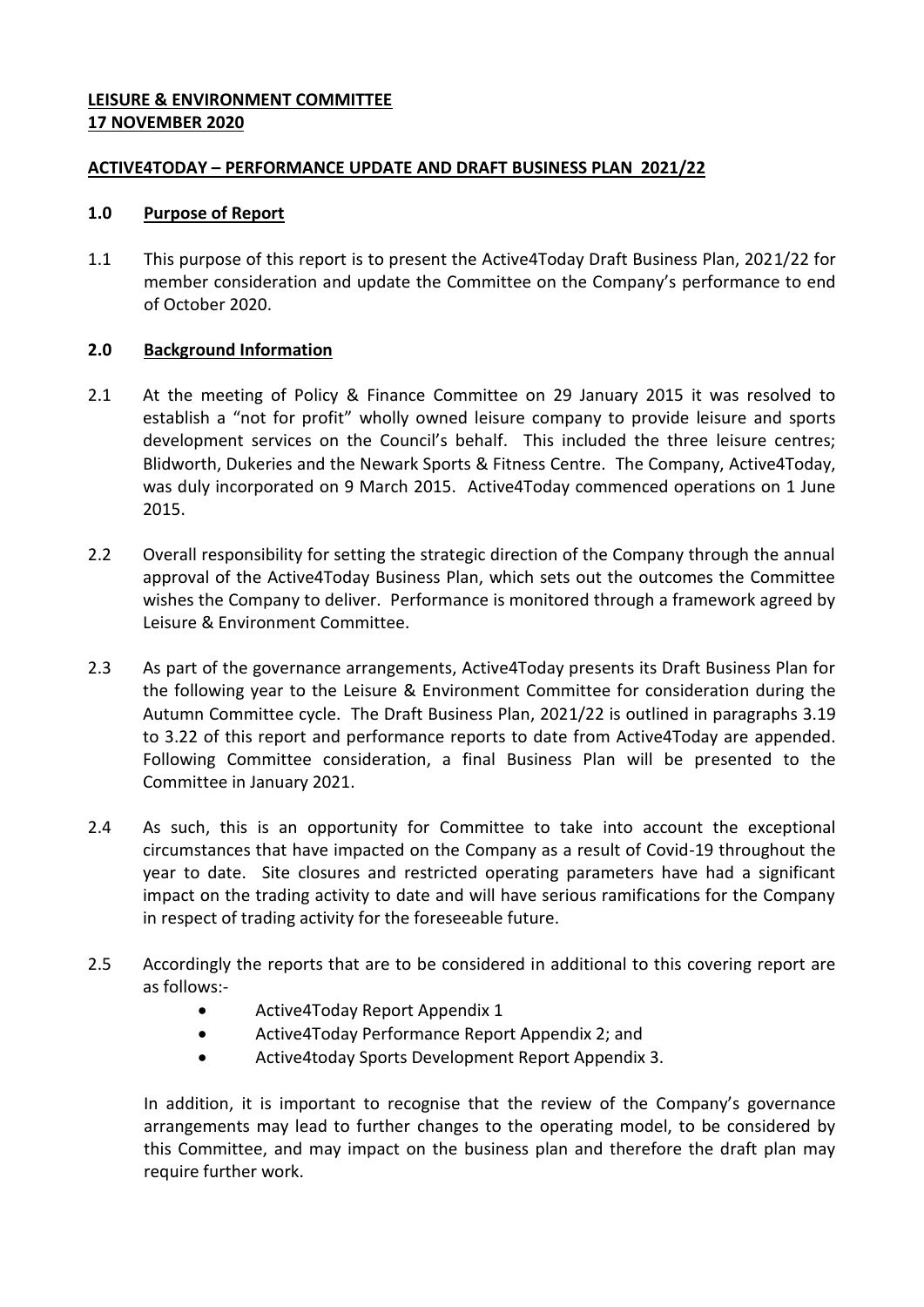## **3.0 Key issues**

#### Overview of Performance – Income and Expenditure

- 3.1 The impact of Covid-19 has created significant impacts on the Company's performance as might be expected. Leisure & Environment Committee agreed to provide financial assistance up to £490k based on the Company's forecast due to Covid related losses of £690k at its September meeting. However, it was highlighted that the true impacts would become more apparent as the business returned to a level of normality which included a number of additional measures to ensure a Covid secure offer to users and members.
- 3.2 Regrettably the anticipated loss of approximately 10% of membership has increased quite significantly and therefore the forecasted loss of membership income to year end has risen by an additional £150k with pay and play losses forecast to be an additional £50k to year end. This forecast loss can be offset in respect of savings made in operating costs and the Company has worked hard to reduce its cost envelope by a further £147K over and above the figures shared with L&E Committee in September to approximately £310K to yearend which now has an outturn figure currently forecast to be £735K. The summary figures are identified in section 4 of Appendix 1 but in simple terms are shown in the table below:-

|                                    | Original<br>2020-2021<br>budget:<br>income/exp | Full<br>revised:<br>Year<br>31.10.2020 | $2020 - 21:$<br>Variance to<br>original<br>budget |
|------------------------------------|------------------------------------------------|----------------------------------------|---------------------------------------------------|
| <b>Total income</b>                | 3,097,920.00                                   | 1,992,453.00                           | $-1,105,467.00$                                   |
| Staff                              | 2,165,750.00                                   | 1,855,853.00                           | 309,897.00                                        |
| Premises                           | 498,590.00                                     | 315,578.00                             | 183,012.00                                        |
| <b>Supplies</b><br>and<br>services | 708,700.00                                     | 556,417.00                             | 152,283.00                                        |
| <b>Total expenditure</b>           | 3,373,040.00                                   | 2,727,848.00                           | 645,192.00                                        |
|                                    |                                                |                                        |                                                   |
| Surplus/Deficit                    | 275,120.00                                     | 735,395.00                             | $-460,275.00$                                     |

- 3.3 This position currently suggests that the outturn figure is likely to be £45k worse than forecast at September's L&E Committee and therefore the Company is working on reducing this figure through a combination of further reductions in costs and increases in income when it is able to re-open. The table includes payments in to the Company from Government such as business rate support and furlough payments received or anticipated. Management fees received to date from the District Council and an estimated downturn in income of approximately £1.1m due to the closure of the facilities for approximately 18.5 weeks and the early impacts on memberships on the final quarter of 2019/20.
- 3.4 Staffing costs have reduced by £310k to date due to closures and reprogramming when the centre re-opened which reduced demands on staffing resources. Equally premise costs have reduced by £183k during the period to date in respect of utilities and repairs and maintenance. Supplies and services have also reduced by £152k due to reduced VAT payments, contractual services, printing, stationery and service charges. Therefore the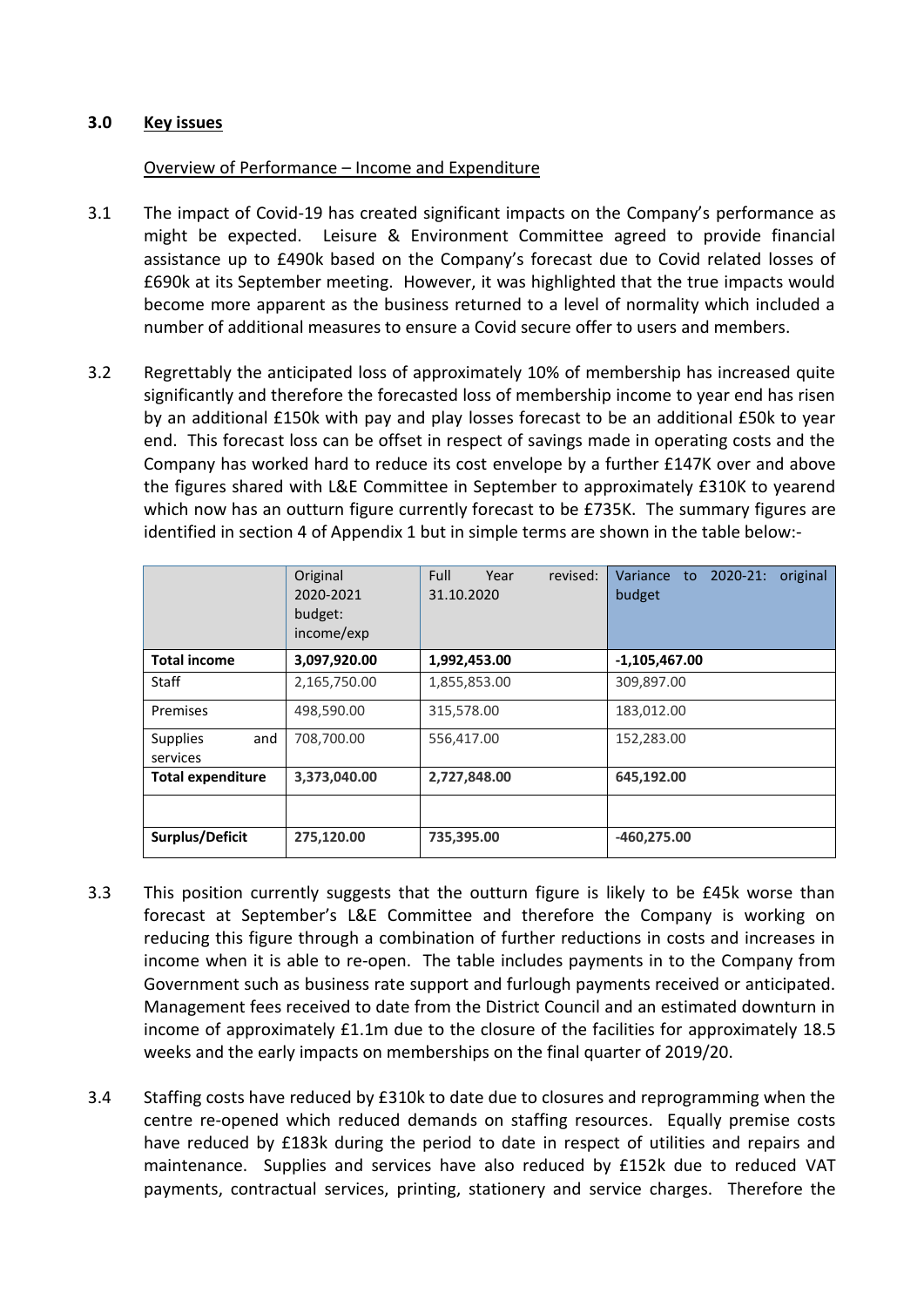current reduction in expenditure is at £645k across all relevant budget lines at the end of Period 7 which will help to offset the downturn in income.

3.5 The latest forecast to year end is currently therefore anticipated to be £735k and the Company has allocated £200k from is reserves in addition to the £490k that has been allocated to the Company from Covid-19 monies held by the Council, therefore a further shortfall of £45k is predicated to yearend. The proposed transfer from balances will leave the Company with £197k in reserve. Accordingly the company will work on reducing this figure through further reductions in expenditure or increased income where and when possible to do so given that the centres were required to close again due to the new national restrictions with effect from  $5<sup>th</sup>$  November with an anticipated review prior to  $2<sup>nd</sup>$ December 2020.

## Overview of Performance - Usage

- 3.6 Committee will be aware that the performance of the Company is monitored against an agreed set of indicators as attached in Appendix 2 and 3 of this report. The usage performance data to  $31<sup>st</sup>$  October 2020 is highlighted in Section 5 of Appendix 1. In terms of membership, this has been in decline since December 2019 when a large national competitor opened a new facility in Newark in November. Thereafter the early impacts of Covid-19 started to erode the membership base further with a reduction of 713 members leaving the Company in the last quarter of 2019/20 which reduced the membership to 8,233.
- 3.7 During July, as notice was given that the leisure centres would be opening, numbers began to reduce once again; this was surprising as at this stage no finance was being taken from members, so there was no need for customers to cancel. However, despite the efforts of the Company, many members continued to cancel their memberships, either with the Company or direct with the bank. The targets in the table were estimates provided as part of the reopening process and not those originally linked into the budget setting process. This is as a result of the large period of closure and the original targets now being unrealistic.

| <b>Site</b>   | <b>Type</b> | <b>Actual</b><br>at | <b>Target</b> | Variation      | Comparison   | <b>Variation</b> |  |
|---------------|-------------|---------------------|---------------|----------------|--------------|------------------|--|
|               |             | <b>July 2020</b>    |               | between actual | to July 2019 | to previous      |  |
|               |             |                     |               | & target       |              | year             |  |
| <b>BLC</b>    | Adult       | 667                 | 706           | $-39$          | 837          | $-170$           |  |
| <b>DLC</b>    | Adult       | 745                 | 712           | $+33$          | 934          | $-189$           |  |
| <b>NSFC</b>   | Adult       | 3,502               | 3,792         | $-290$         | 4,775        | $-1,273$         |  |
| <b>BLC</b>    | Child       | 16                  | $\Omega$      | $+16$          | 31           | $-15$            |  |
| <b>DLC</b>    | Child       | 224                 | 216           | $+8$           | 280          | $-56$            |  |
| <b>NSFC</b>   | Child       | 1,749               | 1,729         | $+20$          | 2,189        | $-440$           |  |
| <b>Totals</b> |             | 6,903               | 7,155         | $-252$         | 9,046        | $-2,143$         |  |

3.8 Following reopening of the centres on  $25^{th}$  July, a number of communications were sent out to the public on social media and to home addresses to confirm that the first direct debit payment would be taken on  $1<sup>st</sup>$  September. This is a requirement of BACS legislation, which govern the direct debit operations. This, in turn, generated another spell of cancellations which impacted on the first collection in September. The table below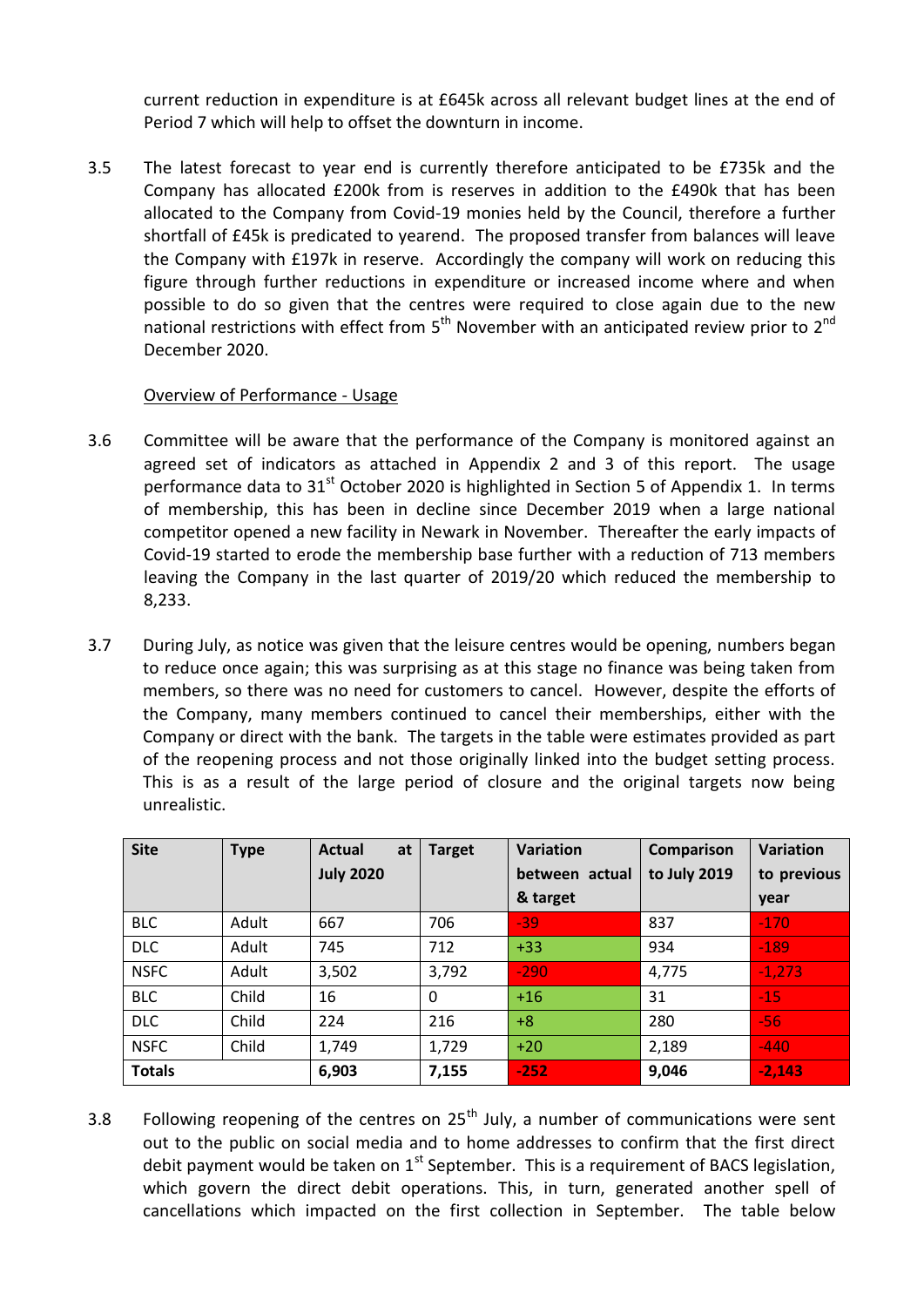demonstrates the current performance of memberships, between actual and targeted memberships in October and this has then been compared to the same period in October 2019. The targets were increased slightly for September onwards as it was forecasted that more customers would return and new sales would begin to take place.

| <b>Site</b>   | <b>Type</b> | Actual<br>at   | <b>Target</b> | <b>Variation</b> | <b>Comparison to</b> | Variation to |  |
|---------------|-------------|----------------|---------------|------------------|----------------------|--------------|--|
|               |             | <b>October</b> |               | between actual   | October 2019         | previous     |  |
|               |             | 2020           |               | & target         |                      | year         |  |
| <b>BLC</b>    | Adult       | 596            | 762           | $-166$           | 807                  | $-211$       |  |
| <b>DLC</b>    | Adult       | 630            | 781           | $-151$           | 932                  | $-302$       |  |
| <b>NSFC</b>   | Adult       | 3,070          | 3,913         | $-843$           | 4,726                | $-1,656$     |  |
| <b>BLC</b>    | Child       | 12             | $\Omega$      | $+12$            | 29                   | $-17$        |  |
| <b>DLC</b>    | Child       | 189            | 218           | $-29$            | 266                  | $-77$        |  |
| <b>NSFC</b>   | Child       | 1,523          | 1,916         | $-393$           | 2,130                | $-607$       |  |
| <b>Totals</b> |             | 6,020          | 7,590         | $-1,570$         | 8,890                | $-2,870$     |  |

- 3.9 Based on the figures above, the memberships are down against target for October by approximately 21%, which equates to a loss of 1,570 members. In comparison to 2019, this figure is down by approximately 33%, with a loss of 2,870 members. Whilst these are significant figures, this still represents a good level of memberships across the Company and is a substantially lower as a percentage loss, than several other operators within the industry.
- 3.10 Despite this significant reduction of memberships, work has continued within the Company to maximise the membership sales for retention and new members. A promotional plan has been developed during the closure period and the specific campaigns and marketing is being delivered to a variety of locations across the district.
- 3.11 Whilst the performance detailed above for October presents a disappointing position against target and previous performance, there has been some slight growth in memberships from September to October, totalling +98 across all membership types and sites, which is encouraging. Up to and including October 2019 (from  $1<sup>st</sup>$  April 2019), user visits across sites reached 525,750 however in comparison to the same period in 2020, as expected, the number of users was significantly less, achieving 137,487, a reduction of 388,263.
- 3.12 The return of over 60's age group to the buildings has been lower than expected, which corresponds with the reduction in Activo 60 memberships. The reasons for this is believed to be associated with the potential medical conditions which users in this age group may experience. The user visits for the period in this age group for July, August, September and October 2020 was 12,301 compared to 50,550 for the same period in 2019.
- 3.13 The return of children to the centres has been significantly reduced. The number of under 16's user visits in July, August, September and October was 40,114, picking up a little once the schools returned in September, compared to 171,438 for the same period in 2019. In respect of GP Referrals, the nature of the close contact and the medical conditions of customers that have been referred from GP's and health professionals, the Company did not accept any new referrals before  $7<sup>th</sup>$  September. This restarted with customers being contacted to arrange their first visit and sign up to the subsidised membership. There were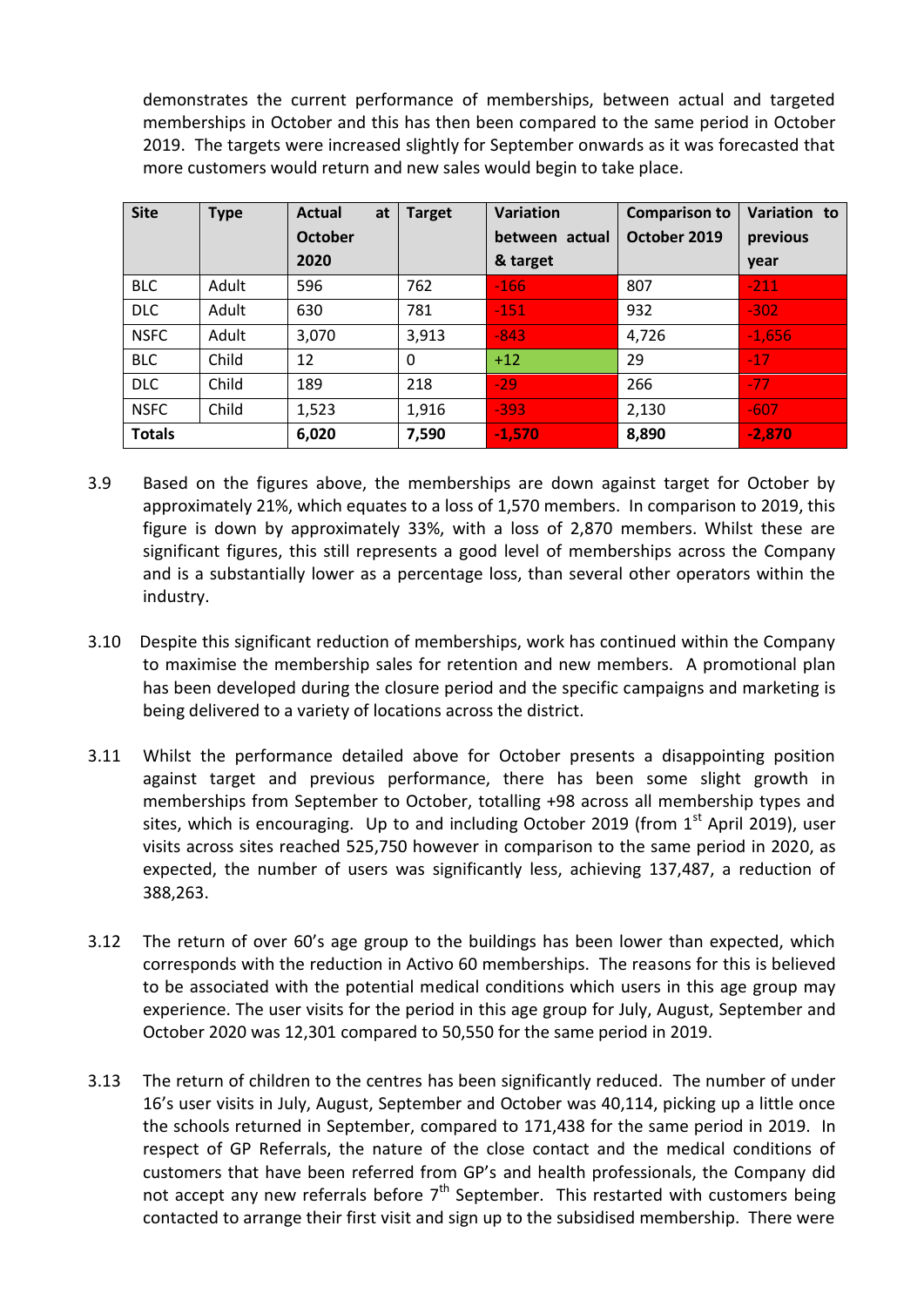13 referrals received during the period; with reassurances from staff, there were 3 individuals that signed up to the membership scheme.

## Implications of Further Government Restrictions -November 2020 - Financial Update

- 3.14 With effect from November  $5<sup>th</sup>$  the Company closed its doors to the public and placed all staff on furlough with the exception of a core team of 5 members of staff who will maintain the core operational requirements of the business until such time that the facilities can reopen, anticipated to be  $2^{nd}$  December 2020. Accordingly there are significant budget implications within this report which are highlighted in the attached appendices. The ongoing situation will be reported regularly to the Senior Leadership Team of the Council, in order they are fully appraised of the most recent financial position of the Company. However, Committee will note that one area which is still be supported is County Swimming. This is the continuation of the school swimming programme, which has been allowed to continue as part of the current restrictions. Through negotiation with the swimming programme coordinator, arrangements have been made and they will continue to use Newark Sports and Fitness Centre.
- 3.15 On a further positive note, the development of the new swimming pool at Dukeries continues to move ahead and is currently not affected by the current restrictions. Work to the new car park (which formed part of the planning conditions) has been substantively completed, triggering groundworks for the main pool hall to be started. During the last two weeks, foundations have now been dug and work on the steel framework is now work in progress. This will provide a significant physical change to the facility and begin to showcase the development of the new pool.
- 3.16 Planning has now commenced regarding the programme for the new facility and how this can ensure it reflects the needs of the community. This will be informed through discussion with partners to understand the various groups which exist. Children and families will be a large focus for the programme with an aim to; get more people, more active, more often.
- 3.17 In summary, the Company now faces a further period of closure and although the majority of the expenditure can be reduced and where possible claimed back e.g. furlough, the Company's income will once again be affected meaning the figures which were provided to the Leisure and Environment Committee in September, will require a further revision to understand the expected deficit and see if further support from the Council, needs to be requested.
- 3.18 Currently, as set out in 3.5 the deficit for the 2020-2021 financial year is forecast at £735k. This is currently being met from £200k of A4T reserves, supported by £490K from the Council. It is expected, further financial support will be required, however at this early stage, this is not known. Without this financial support from the Council, the provision of leisure centre services by the Company will not be sustainable.

#### Draft Business Plan, 2021/22

3.19 Members will be aware that traditionally at this stage in the year, the Company would bring forward its proposals for the following year's business plan. With the current year being exposed to an initial 18.5 weeks closure, followed by slower than expected take up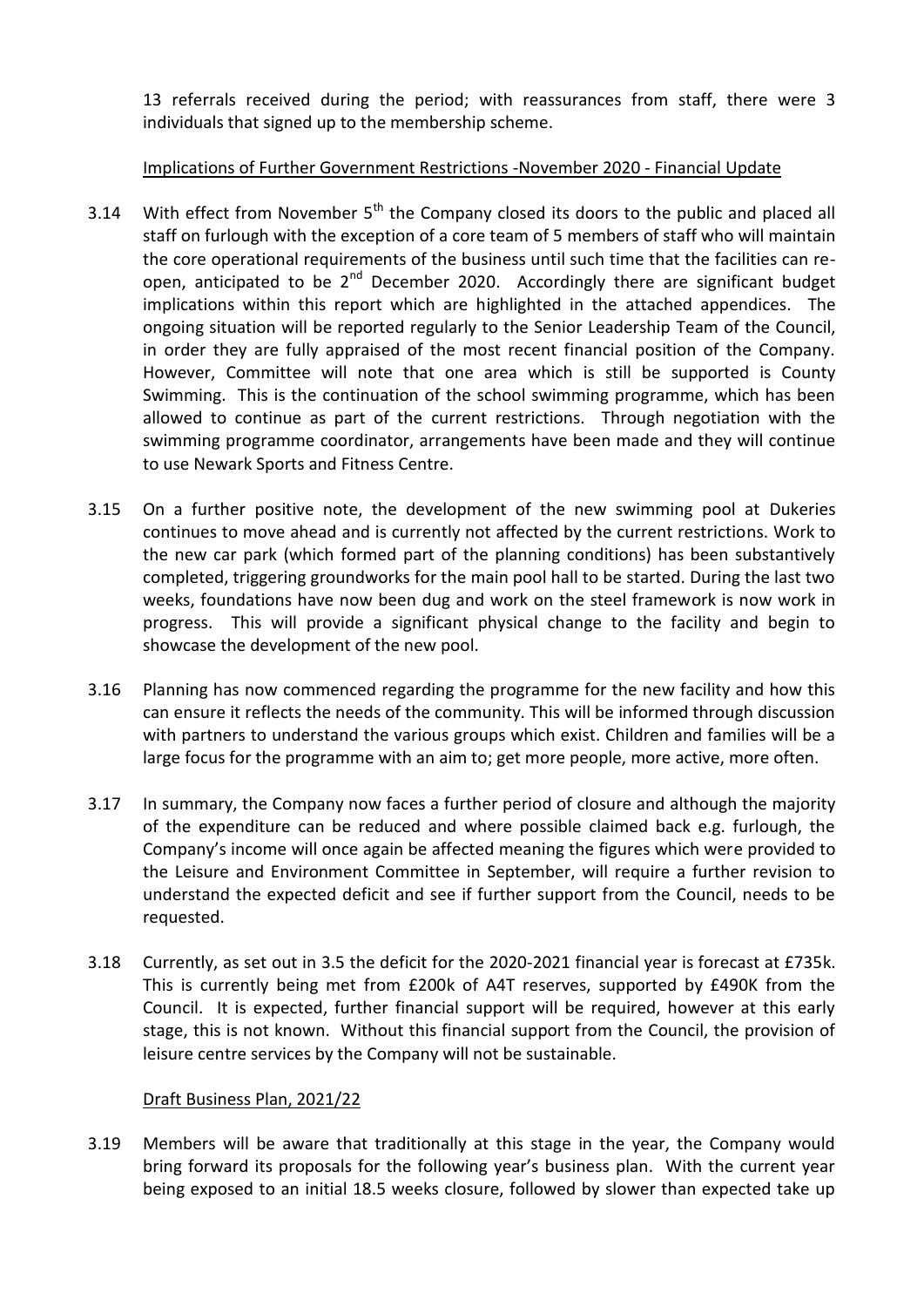when the centres reopened, this usual process for business planning has not been able to take place.

- 3.20 The Company has now gone into a further period of closure, which once again does not provide any certainty with regards to when the business will once again commence operations and also, the size of the operation once it does reopen. In view of this, the Company is proposing at this stage to provide details which it would like to focus on, with further actions being firmed up with members and officers, as greater certainty is known.
- 3.21 As a result, the Company is proposing the following themes, based on the current environment and the areas known at this stage. Members will note that the emphasis will change for next year with a clear focus of trying to increase memberships once again, to support the sustainability of the Company. This will be through increased advertising and target marketing, using a variety of different methods, depending on the audience and the market which the Company is focusing on.

|  |  |  | 3.22 Much of this will also be determined on the impacts from the current situation and the |  |  |  |  |  |
|--|--|--|---------------------------------------------------------------------------------------------|--|--|--|--|--|
|  |  |  | operations of the business when the centres reopen once again.                              |  |  |  |  |  |

|     | <b>AIMS</b>                                                                                                                                                                    | <b>ACTION</b>                                                                                                                                                                                                                                                                                                                                                                                              |
|-----|--------------------------------------------------------------------------------------------------------------------------------------------------------------------------------|------------------------------------------------------------------------------------------------------------------------------------------------------------------------------------------------------------------------------------------------------------------------------------------------------------------------------------------------------------------------------------------------------------|
| 1.  | <b>Healthy and active lifestyles</b>                                                                                                                                           |                                                                                                                                                                                                                                                                                                                                                                                                            |
| 1.1 | Childhood obesity - develop and<br>provide<br>opportunities for young people                                                                                                   | a) Co-ordinate a series of free sessions for school children,<br>especially focused around the new swimming pool in Ollerton                                                                                                                                                                                                                                                                               |
| 1.2 | Inactive people - develop<br>provide<br>and<br>opportunities for inactive people                                                                                               | Development of water based and swimming activities for all ages<br>a)<br>at Dukeries Leisure Centre<br>b) Introduce a series of taster activities, with specialist instructors<br>at sites                                                                                                                                                                                                                 |
| 1.3 | NSEC 6-8 - develop and provide opportunities<br>for people living in high NSEC 6-8                                                                                             | Introduce 7 day adult passes through a partnership with DWP<br>a)<br>b) Offer 20 bursaries for persons living in the target areas at both<br>DLC and NSFC, to receive a free membership for 12 months                                                                                                                                                                                                      |
| 1.4 | Development of the VISPA Academy to provide<br>volunteering opportunities for young people                                                                                     | a) Re-commence with work in the schools to develop volunteering<br>opportunities for children aged 14 and over                                                                                                                                                                                                                                                                                             |
| 1.5 | Recognising the mental health issues which<br>may have resulted due to the current situation                                                                                   | a) Working directly with CAHMS and mental health professionals to<br>increase physical activity levels and improve health and<br>wellbeing                                                                                                                                                                                                                                                                 |
| 2.  | <b>Accessible facilities</b>                                                                                                                                                   |                                                                                                                                                                                                                                                                                                                                                                                                            |
| 2.1 | Ensure the programme of community use of<br>the Dukeries Leisure Centre, specifically<br>focused on the development of the new<br>swimming pool during 2020 is fully inclusive | Develop a programme which reflects the demographic of the<br>a)<br>community and provides specific sessions for persons with<br>disabilities through the use of the new 'Pool pod' at the facility<br>Provision of staff training to broaden the opportunities available<br>b)                                                                                                                             |
| 2.2 | Improve community access through partner<br>facilities and put in place SLAs with each<br>partner site.                                                                        | Develop a business case to operate the Samworth Academy in<br>a)<br>Nottingham and The Suthers School, the new school in Newark                                                                                                                                                                                                                                                                            |
| 2.3 | Improve the range of technology utilised to<br>enhance the customer experience                                                                                                 | Develop self service functions for accessing bookings and<br>a)<br>account management, customer engagement and fitness<br>tracking<br>b) Pilot a new meet and greet service at Dukeries when the new<br>swimming pool is in place; removing the traditional 'reception'<br>role<br>Introduce a range of 'cashless' entry options for customers<br>C)<br>Develop a 'cashless' offer for the leisure centres |
| 3.  | <b>Financial viability</b>                                                                                                                                                     |                                                                                                                                                                                                                                                                                                                                                                                                            |
| 3.1 | Development of the Dukeries swimming pool<br>and existing facilities                                                                                                           | Develop a pre-sales campaign for the launch of the new<br>a)<br>swimming pool, which will increase membership<br>b) Develop greater awareness of the membership packages in all                                                                                                                                                                                                                            |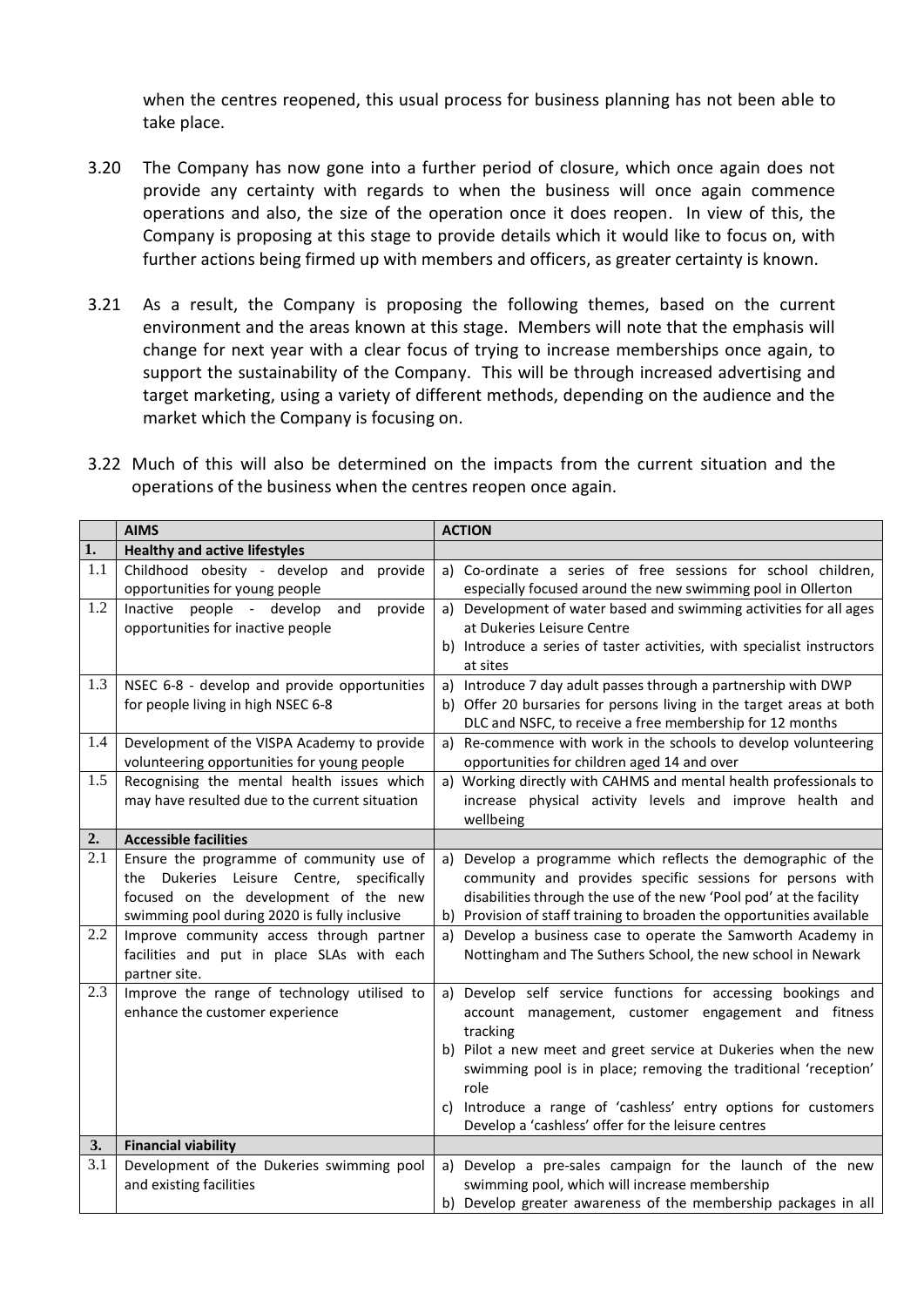|     |                                                | C) | parts of the community through increased advertising, social<br>media presence and pay per click campaigns<br>Develop a corporate offer for businesses in the Ollerton area to<br>showcase the new swimming pool development and provide the<br>benefits of regular exercise to the employee and employer |
|-----|------------------------------------------------|----|-----------------------------------------------------------------------------------------------------------------------------------------------------------------------------------------------------------------------------------------------------------------------------------------------------------|
| 3.2 | Increase junior memberships at the Dukeries LC | a) | Liaise with schools and other organisations with high numbers of                                                                                                                                                                                                                                          |
|     | with the development of the new swimming       |    | young people, to promote the new swimming pool at Dukeries,                                                                                                                                                                                                                                               |
|     | pool                                           |    | providing family sessions as part of the promotion                                                                                                                                                                                                                                                        |
| 3.3 | Increase adult memberships at all centres      | a) | Increase the profile at all sites with target advertising, based on                                                                                                                                                                                                                                       |
|     |                                                |    | greater marketing information, provided by the software system                                                                                                                                                                                                                                            |

## **4.0 Equalities Implications**

4.1 There are no equality implications in respect of the various protected characteristic groups in connection with this proposal. The Company will target its services through marketing campaigns and outreach work in areas of deprivation and to priority groups with the aim of attracting segments of the community that would not normally access the services on offer.

## **5.0 Digital Implications**

5.1 The Company already uses multiple digital solutions in the performance of its operations. Moving forwards the Company will work closely with the Council's ICT team to develop further digital solutions as deemed appropriate to ensure that customers are assisted in self-serve as far as is reasonably practicable in order to meet the Council's Digital Agenda and Local Digital Declaration.

#### **6.0 Financial Implications (FIN20-21/7921)**

- 6.1 The Council has paid £80,850 to Southwell Leisure Centre Trust (SLCT) for 2020/21, and £60,610 (half) of the £121,220 budgeted to be paid to Active4Today for 2020/21.
- 6.2 The Council has currently set aside £490,000 of the emergency COVID-19 funding from government it has received to-date as financial assistance for the Company, based on the Company's forecasts for 2020/21 provided earlier in the year (see paragraph 3.1).
- 6.3 In the Council's draft 2021/22 budgets and its Medium Term Financial Plan (MTFP) for the four years between 2021/22 and 2024/25, it is currently assumed that it will pay £80,850 and £121,220 annually in management fees to SLCT and Active4Today respectively. Payment of £80,850 annually to SLCT assumes that the Trust will contribute £15,000 annually towards the annual overall management fees of £95,850.
- 6.4 The draft 2021/22 budgets will be brought to the Committee in January 2021 for review.

#### **7.0 Community Plan – Alignment to Objectives**

7.1 The provision of the Council's high quality and accessible leisure centres makes a significant contribution to the health and wellbeing of members of the community. Specifically the role that Active4Today performs for the Council by operating the leisure centres and sports development function attracts regular users each year thereby assisting the Council in the achievement of its objective to ' Improve the health and wellbeing of local residents'.